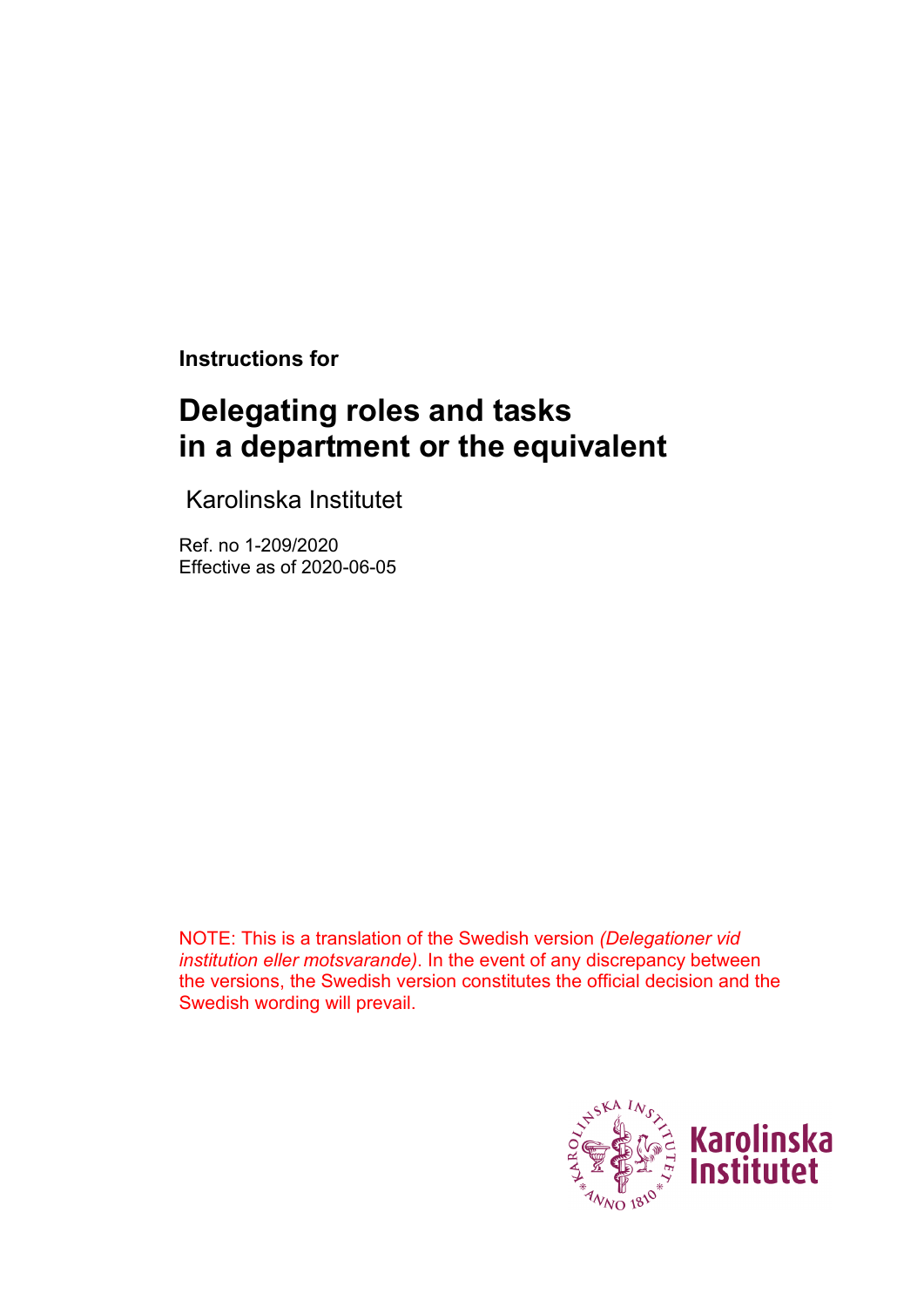

# **Delegating roles and tasks in a department or the equivalent**

Annex to the decision-making procedures and delegation rules for Karolinska Institutet

#### **Contents**

| Introduction<br>1.<br>. 1                                               |  |  |  |  |
|-------------------------------------------------------------------------|--|--|--|--|
| Instructions for organisational plans with decision-making<br>2.        |  |  |  |  |
|                                                                         |  |  |  |  |
|                                                                         |  |  |  |  |
|                                                                         |  |  |  |  |
| 2.3 Delegation of decision-making authority and authorisation rights  3 |  |  |  |  |
|                                                                         |  |  |  |  |
|                                                                         |  |  |  |  |
|                                                                         |  |  |  |  |
|                                                                         |  |  |  |  |
|                                                                         |  |  |  |  |
|                                                                         |  |  |  |  |
| 4. Delegating tasks concerning the work environment, environment and    |  |  |  |  |
|                                                                         |  |  |  |  |
|                                                                         |  |  |  |  |
|                                                                         |  |  |  |  |
|                                                                         |  |  |  |  |
|                                                                         |  |  |  |  |
|                                                                         |  |  |  |  |
|                                                                         |  |  |  |  |
|                                                                         |  |  |  |  |
|                                                                         |  |  |  |  |
|                                                                         |  |  |  |  |
|                                                                         |  |  |  |  |
|                                                                         |  |  |  |  |
|                                                                         |  |  |  |  |
|                                                                         |  |  |  |  |
|                                                                         |  |  |  |  |
|                                                                         |  |  |  |  |
|                                                                         |  |  |  |  |
|                                                                         |  |  |  |  |
|                                                                         |  |  |  |  |
|                                                                         |  |  |  |  |
|                                                                         |  |  |  |  |
|                                                                         |  |  |  |  |
|                                                                         |  |  |  |  |
|                                                                         |  |  |  |  |
|                                                                         |  |  |  |  |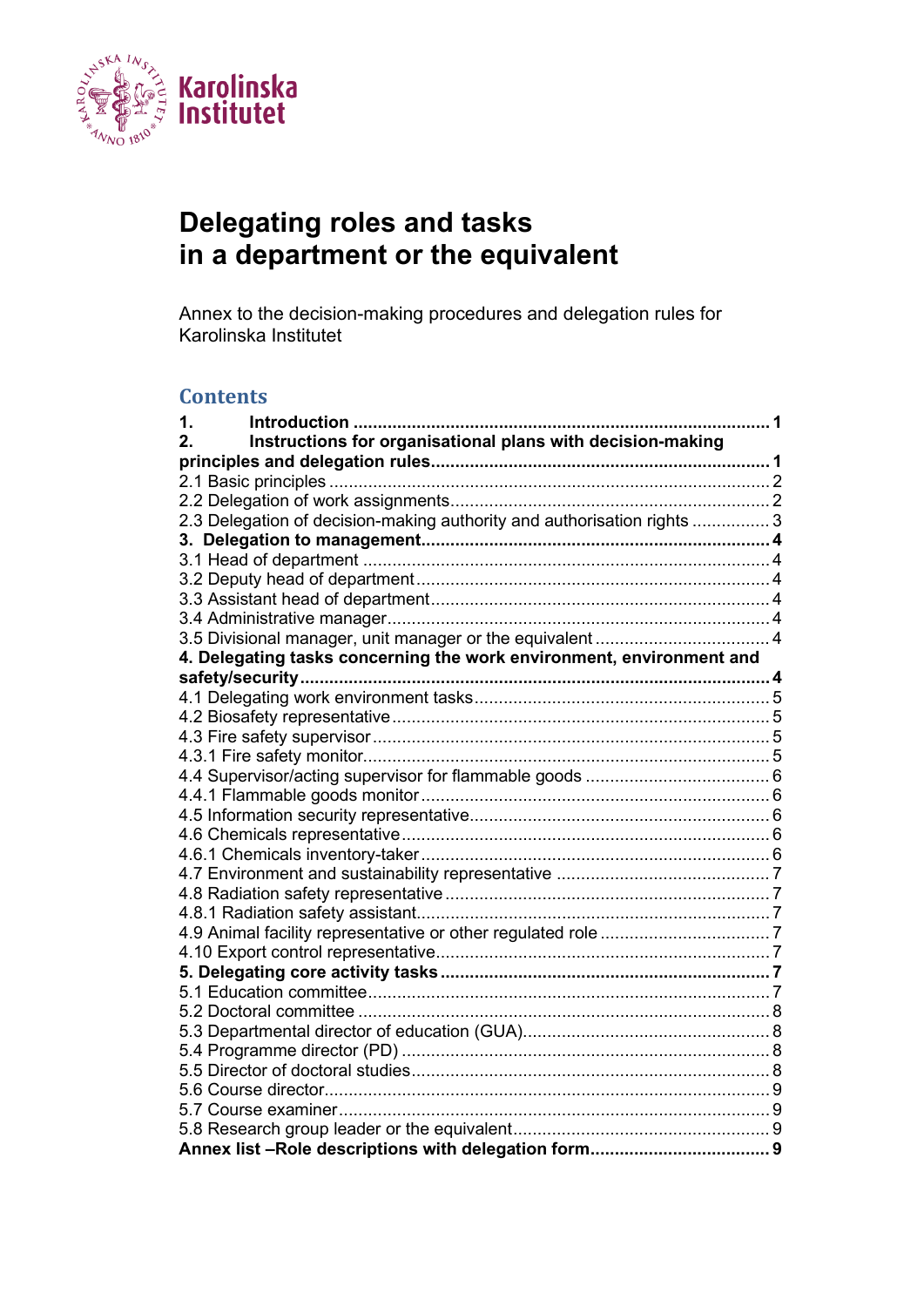| Diarienummer:<br>1-209/2020                  | Dnr för föregående<br>version:<br>1-876/2018 | Beslutsdatum:<br>2020-06-02 | Giltighetstid:<br>Fr.o.m. 2020-06-05<br>och tills vidare |  |
|----------------------------------------------|----------------------------------------------|-----------------------------|----------------------------------------------------------|--|
| <b>Beslut:</b>                               |                                              | Dokumenttyp:                |                                                          |  |
| Rektor                                       |                                              | Anvisningar                 |                                                          |  |
| Handläggs av avdelning/enhet:                |                                              | <b>Beredning med:</b>       |                                                          |  |
| Universitetsförvaltningen/Strategiskt        |                                              | Universitetsförvaltningen   |                                                          |  |
| Ledningsstöd                                 |                                              |                             |                                                          |  |
| Revidering med avseende på:                  |                                              |                             |                                                          |  |
| Uppföljning av ny ledningsorganisation 2019. |                                              |                             |                                                          |  |
| Översättning reviderad 2021-09-01 (English)  |                                              |                             |                                                          |  |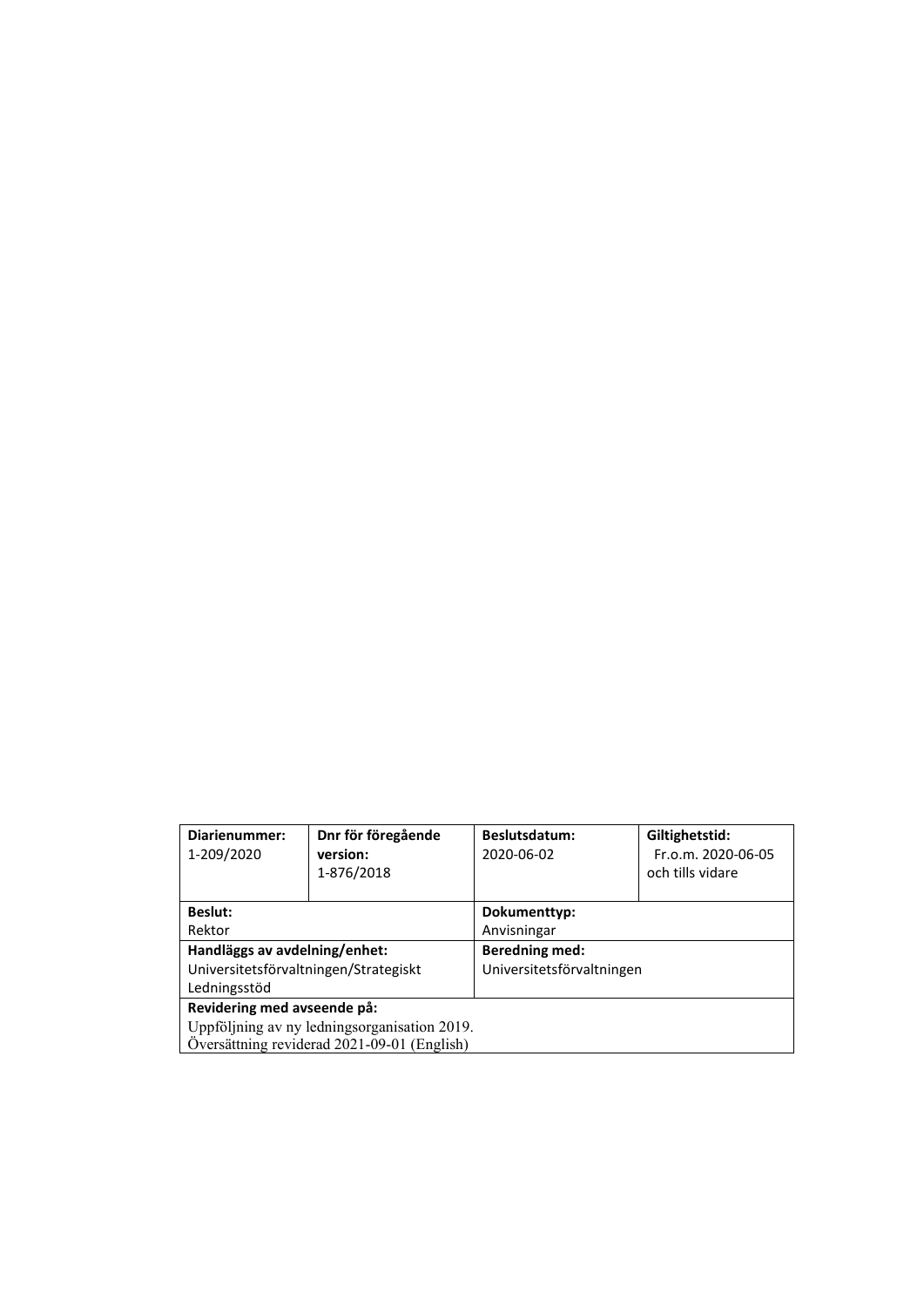# <span id="page-3-0"></span>**1. Introduction**

The decision-making procedures and delegation rules at Karolinska Institutet state, amongst other provisions, that the heads of department are responsible for all departmental activities. To assist the departments and other operational units in their efforts concerning the work environment, environment and sustainable development, and security/safety, tasks relating to these areas may be delegated. Certain roles must be present in all KI bodies including the departments, the Central Administration, and the university library, among others. Other roles are linked to particular/specific areas and entities (*e.g.* laboratory environments) and are therefore relevant to KI's core operations rather than its support roles and administration. This document contains instructions for departments or the equivalent on the establishment of:

- organisational plans with decision-making procedures and delegation rules,
- delegation procedures for decision-making and authorisation rights,
- delegation procedures for assigning and retracting work assignments.

Templates and forms can be found in a separate annex to this document.

In this document, *head of department* shall be read to mean *head of department or the equivalent*, and *department* to mean *department or the equivalent*.

Unless otherwise delegated, the head of department is responsible for the work assignments included in his/her role description.

The instructions provided herein are based on relevant statutes or KI's internal steering documents. Laws, ordinances, and regulations are binding and state more-or-less detailed requirements within a certain area or issue. Instructions describe a particular method of or recommendations for handling a case, performing an activity or completing a process. In some cases there are requirements in place for documented procedures, such as management systems or ISO standards.

# <span id="page-3-1"></span>**2. Instructions for organisational plans with decisionmaking principles and delegation rules**

The document to be drawn up at each department shall indicate the name of the organisational unit (with any needed clarifications) and define the extent of responsibilities, authorisations, and delegations.

The department's general organisation shall be described along with specific tasks that apply to individual departmental officials and their associated authorisations.

For some departmental assignments, unless circumstances dictate otherwise, the head of department shall appoint people to coordinate or perform certain tasks (*e.g.* for particular risk areas in laboratories). Requirements vary according to the nature of the activity and the law under which it operates. Examples of such roles and tasks can be found in sections 3, 4 and 5.

Other formal assignments can be regulated depending on legal requirements, the specific activities within a department, internal organisation, and delegation of decision-making and authorisation rights (*e.g.* director of medical products).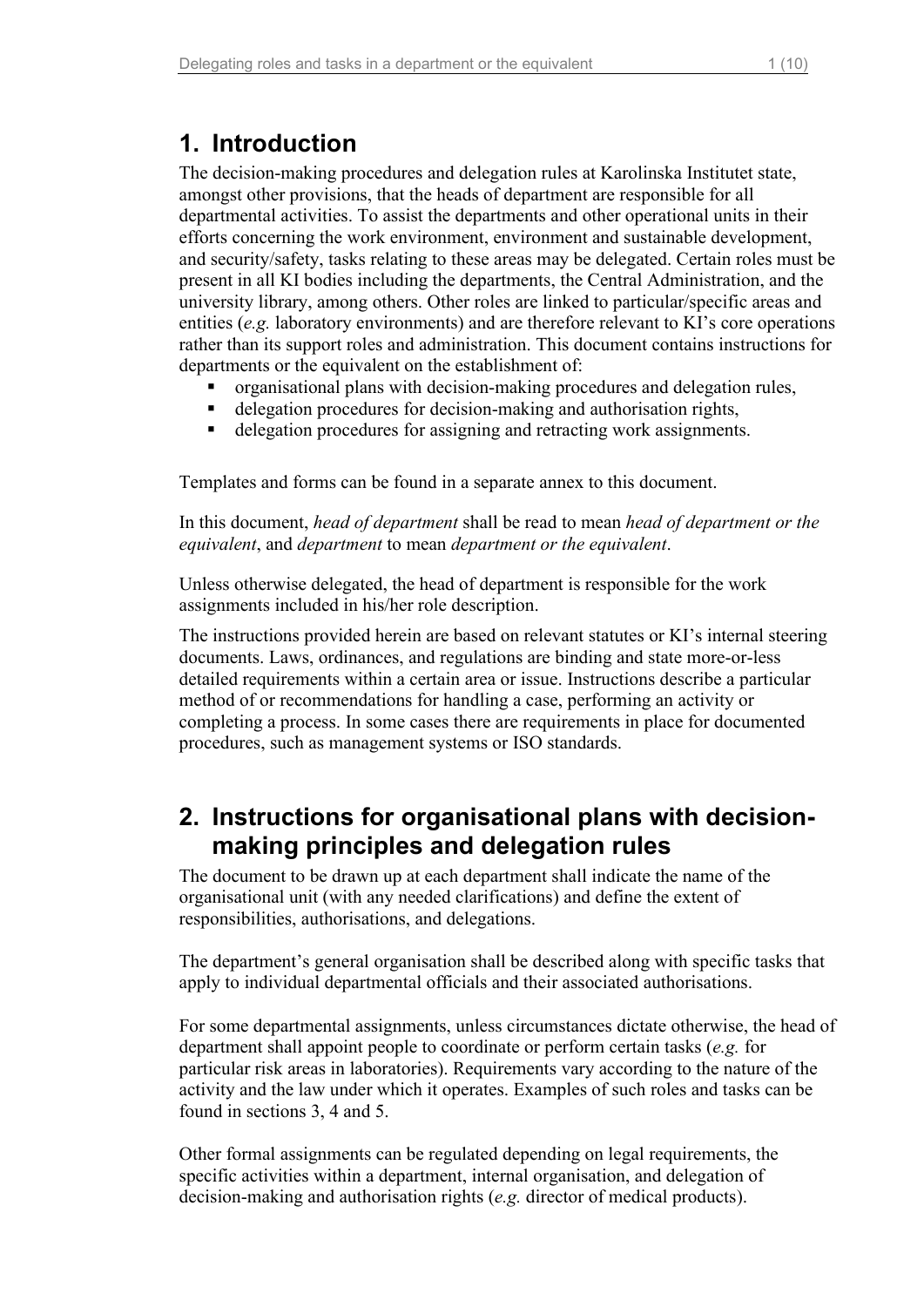### <span id="page-4-0"></span>**2.1 Basic principles**

The decision-making procedures and delegation rules for KI are based on the principle of a far-reaching delegation in which decisions are taken as close to the relevant activity as possible.

The point of departure is that the delegated responsibility applies within one department (often for one person). When necessary, a person may have a delegated task for more than one department (if, for instance, they share the same premises). It may also be necessary for a delegated task to be distributed by the person responsible to several others (if, for instance, a department is geographically dispersed). For many of the roles, restrictions are in place regarding the responsibilities that may be delegated to someone employed by an organisational unit other than the delegator's unit. This must be reviewed for each role against the prevailing legal provisions and KI's internal steering documents. Other organisation and unclear cases must be reviewed together with the Legal Office.

A plan should be in place for deputising in the event of absence for all assignments and delegated tasks. For some roles, such as head of department, there shall be at least one deputy. As a rule, delegated authority reverts to the delegator in the event that the delegatee is not on duty or otherwise prevented from accepting it (*e.g.* if there is a conflict of interest).

A generic template shall be used for the delegation of tasks that do not have a specific role description with accompanying template.<sup>[1](#page-4-2)</sup>

Decisions concerning the further delegation of tasks shall made following a presentation if it is specifically prescribed.

Students are entitled to be represented both centrally and departmentally when decisions that impact their education or situation are made or prepared., Chapter 2 section 7 of the Higher Education Ordinance states that if decisions or preparations shall be made by one single individual, information is to be provided to and consultation take place with a student representative in ample time before the decision is made or preparations concluded. (More about student representation can be found in "Instructions for student influence at Karolinska Institutet").

# <span id="page-4-1"></span>**2.2 Delegation of work assignments**

In accordance with the Decision-making procedures and delegation rules for KI the president delegates tasks to the heads of department. A head of department may delegate the responsibility for a task within his/her department on condition that there is a need to do so, that there are no other constraints and that the delegatee:

- has the necessary competence,
- has the authority and resources required for working with the task,
- represents the employer in his/her role.

<span id="page-4-2"></span><sup>&</sup>lt;sup>1</sup> Does not apply to roles/tasks pertaining to that of examiner at first and second-cycle level.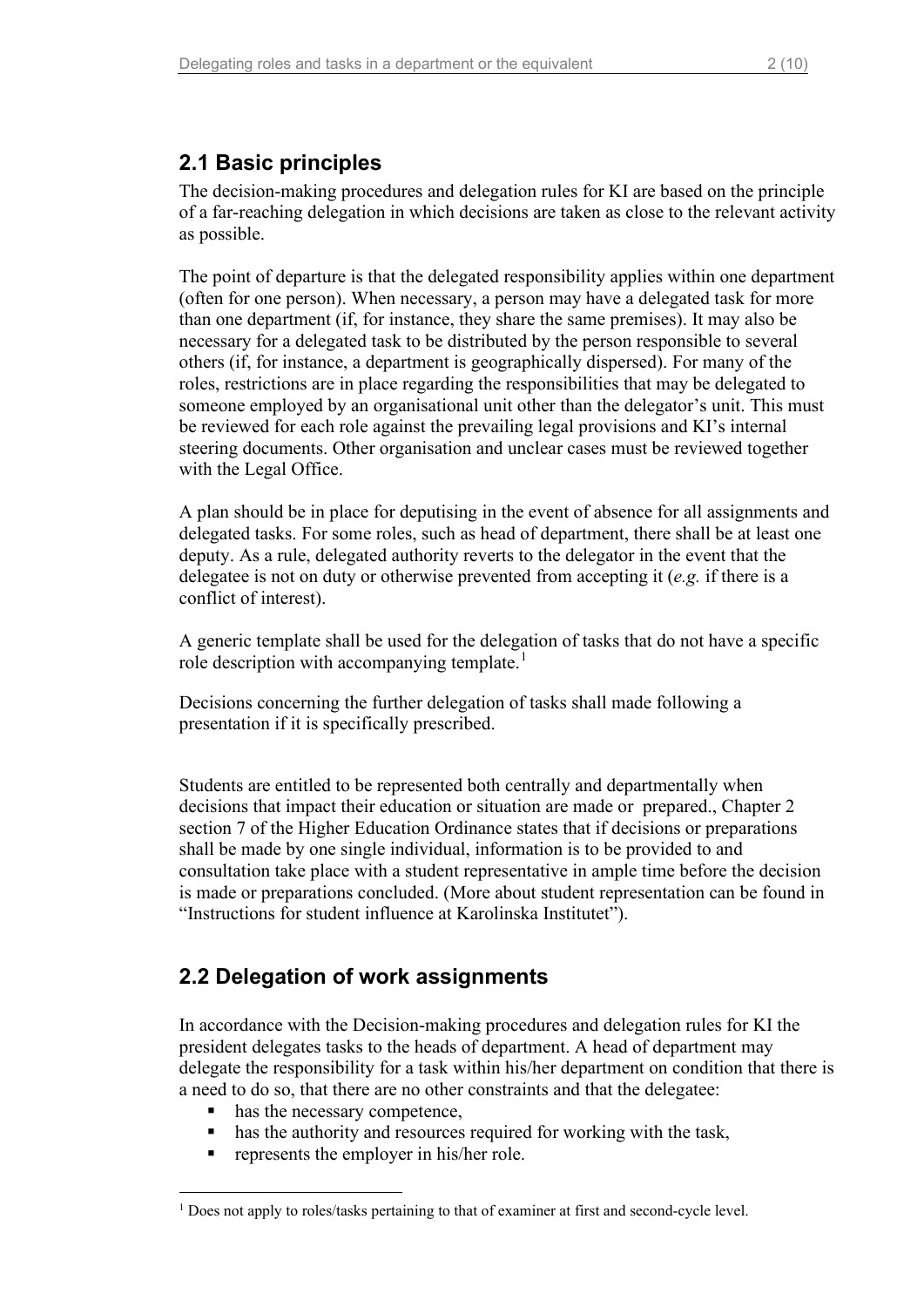Authority refers to the right to make decisions and take action. Resources refers to not only the financial means, but also access to staff, equipment, premises, etc. and the time to complete the tasks.

The delegator has responsibility for ensuring that the delegatee has understood the implications of his/her delegated task and that the above three points are fulfilled. The one who further delegates a task retains a responsibility for regularly ensuring that the work is being done effectively and in compliance with the delegation and the rules and regulations pertaining to it.

Tasks shall be delegated during meetings between the people concerned at which the practicalities of the task are clarified, including the related strategies and goals, a discussion on the knowledge, authorisations, procedures and resources required for completing it, and the opportunity to retract the delegation.

Decisions on the delegation of tasks or the retraction thereof shall be documented and signed using the relevant form. The decision shall subsequently be registered and the corresponding information made available within the department.

### <span id="page-5-0"></span>**2.3 Delegation of decision-making authority and authorisation rights**

Decision-making authority can be accompanied by the right to allocate funds for the stated responsibilities. Unless otherwise stated, decision and authorisation rights may be further delegated to colleagues holding the position of unit manager, group leader or similar.

The delegatee is required to ensure that the costs do not exceed the specified budget or other contractual conditions, and that cost allocation is done and documented correctly in accordance with accounting or tax rules.

In the relevant steering documents on authorisation rights, the cost limits applying to each level of authorisation are described in accordance with the UBW manual.

Costs tied to an individual shall always be authorised by his/her immediate manager or an official so delegated by the president.

Decisions on the delegation of decision-making authority and the accompanying authorisation rights shall be documented and signed, with the signatory's name and organisational unit printed clearly underneath (see appended templates). The decisions shall be registered.

Decisions shall be registered and the corresponding information made available within the department for review (*e.g.* auditing).

Each authorised person in KI's digital invoice management system shall have a deputy in the event of his/her absence.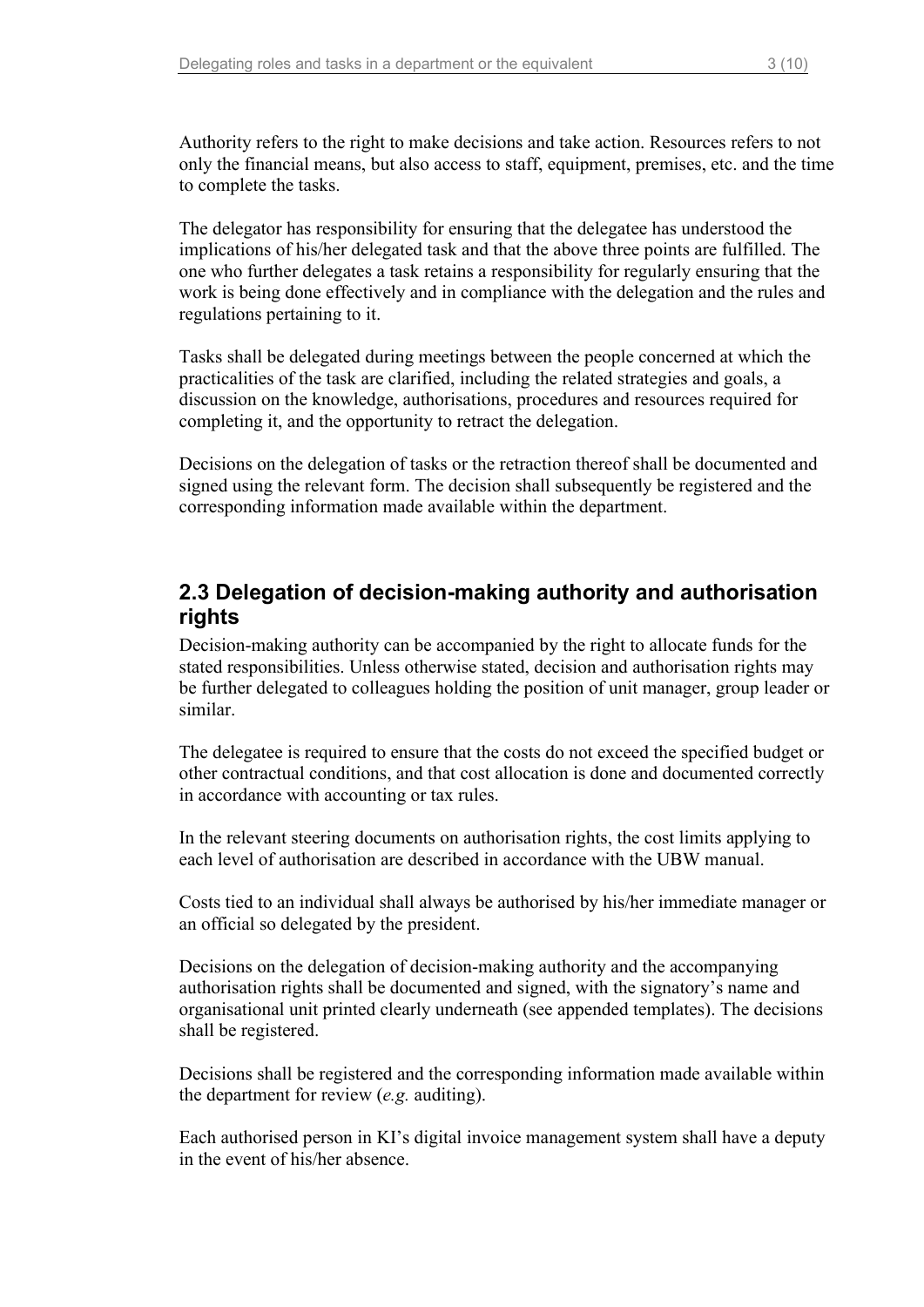# <span id="page-6-0"></span>**3. Delegation to management**

*For further guidance on organisational elements and role descriptions, see Rules and Guidelines A-Z on the staff portal. A generic template is used for each of the following delegatees.*

# <span id="page-6-1"></span>**3.1 Head of department**

The head of department's responsibilities and decision-making authority are regulated in the decision-making procedures and delegation rules for KI. Save for exceptional reasons, the head of department shall delegate tasks and decision-making rights to officials (roles) in the list below, unless the decision-making procedures and delegation rules for KI state otherwise. Tasks delegated to a head of department and not further delegated to other departmental officials rest with the head of department.

The head of department has overall responsibility for ensuring that the decision-making process at his/her department complies with the prevailing legal provisions or KI's internal steering documents.

# <span id="page-6-2"></span>**3.2 Deputy head of department**

The deputy head of department stands in for the head of department when he/she is not on duty or is otherwise unavailable with the same decision-making authority as the head of department, and can be tasked by the head of department with special areas of responsibility. KI's core-activity departments shall have at least one deputy head of department.

### <span id="page-6-3"></span>**3.3 Assistant head of department**

The assistant head(s) of department may be tasked by the head of department with special areas of responsibility. KI's core-activity departments may have several assistant heads of department.

### <span id="page-6-4"></span>**3.4 Administrative manager**

The administrative manager has overall responsibility and decision-making authority under the head of department for his/her department's administrative activities. An administrative manager thus has right to issue directives to departmental staff and can be tasked by the head of department with special areas of responsibility.

# <span id="page-6-5"></span>**3.5 Divisional manager, unit manager or the equivalent**

The position of divisional manager, unit manager or the equivalent entails general responsibility and decision-making authority for the division/unit/equivalent in question and can be tasked with special areas of responsibility by their manager.

# <span id="page-6-6"></span>**4. Delegating tasks concerning the work environment, environment and safety/security**

*For further guidance on organisational elements and role descriptions, see Rules and Guidelines A-Z on the staff portal.* 

*Below is a summary of the tasks and role descriptions for which there are separate annexes with complementary descriptions and specific delegation templates.*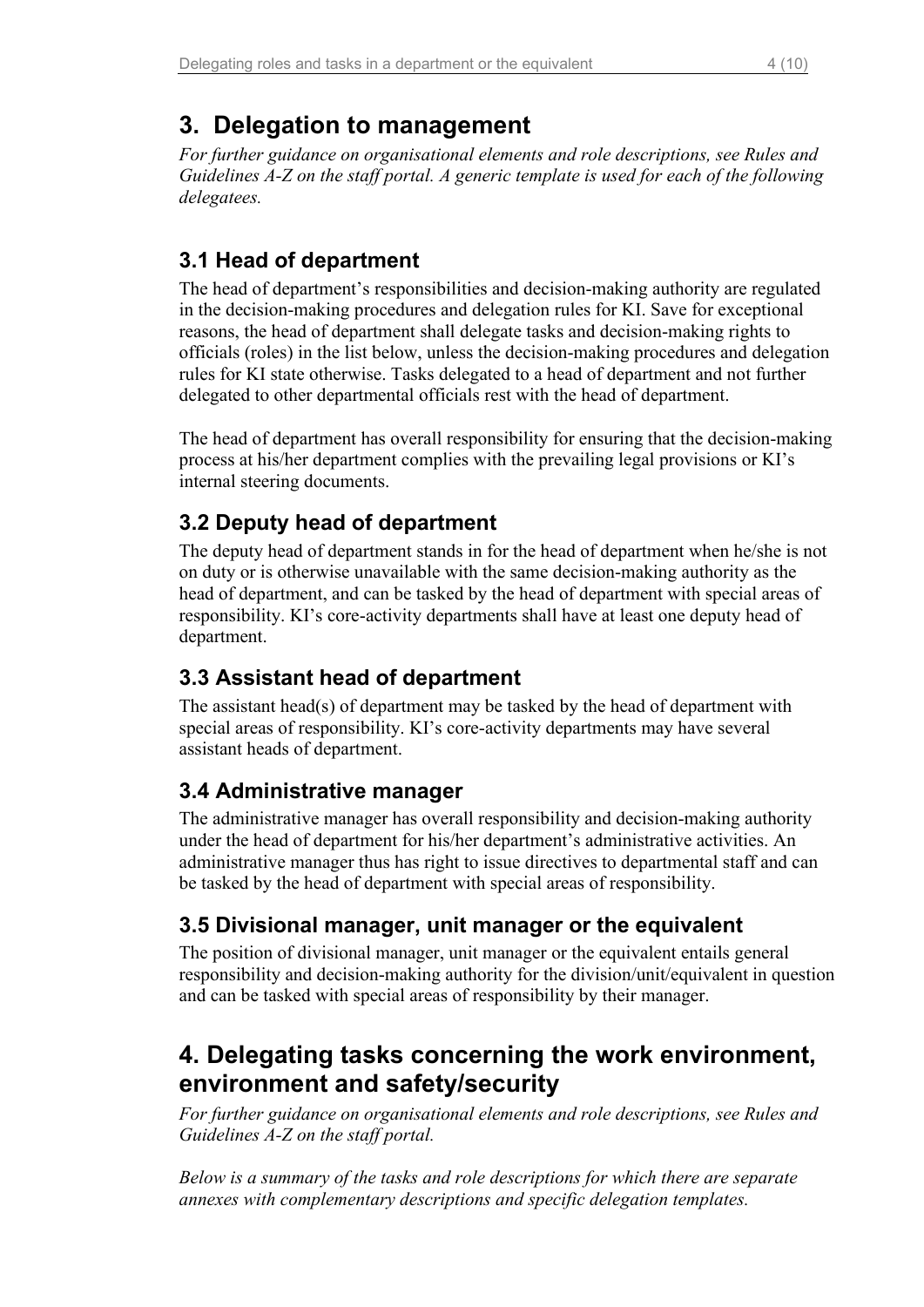# <span id="page-7-0"></span>**4.1 Delegating work environment tasks**

Each head of department, regardless of department, is required to take a systematic approach to the management of his/her work environment. This includes informing staff about work environment rules, inspecting working conditions, assessing risks, implementing measures, and following up/evaluating outcomes. Work environment tasks for heads of department are defined as per the annex.

Heads of department may distribute the practical execution of work environment tasks to subordinate managers and other colleagues. It must be made clear whether the delegatee also has responsibility for students' work environment within the department. The delegatee is duty-bound to perform the tasks. If it is not possible to resolve a work environment issue, the matter should be discussed and an opportunity made available for the task to revert to the primary delegating manager.

At departments with laboratory activities, the head of department shall appoint a special proxy (see blow) and, when necessary, distribute other work environment tasks (*e.g.* to a lab manager) to ensure good laboratory conditions.

The identity of the person who is to take over work environment tasks in the event of the manager's (or equivalent's) absence shall be clarified and documented. This applies to periods of holiday, leaves of absence, longer periods of official travel, sick leave, etc. A basic principle is that responsibility for work environment tasks reverts to the manager or is transferred to whomever is pro tem manager (or the equivalent).

### <span id="page-7-1"></span>**4.2 Biosafety representative**

To ensure that biological agents and genetically modified microorganisms are handled correctly and in a way that minimises the risk of illness and accident, the head of each department hosting work involving biological agents, genetically modified microorganisms/cell cultures shall appoint at least one biosafety representative. The biosafety representative serves as the point of contact and the link between the department and KI's central biosafety coordinator. All other tasks are described in the appended role descriptions.

# <span id="page-7-2"></span>**4.3 Fire safety supervisor**

The fire safety supervisor coordinates departmental fire safety activities in collaboration with KI's central safety coordinator – fire safety, the department's fire safety monitor and, where relevant, the supervisor/acting supervisor of flammable goods at the department. Tasks involve, among other things, ensuring that the department's staff receive the required fire safety training, monitoring and following up that the departmental fire safety inspections are conducted in accordance with KI's guidelines, and participating in official fire safety inspections at the department. All other tasks are given in the appended role descriptions. This position must be held by a Swedish speaker.

#### <span id="page-7-3"></span>**4.3.1 Fire safety monitor**

There shall be a fire safety monitor in all locations in which the department has operations to ensure compliance with KI's fire safety rules, regulations, guidelines and instructions. The inspector liaises with the departmental head of fire safety. Tasks include, among other things, introducing new staff and students to the local fire safety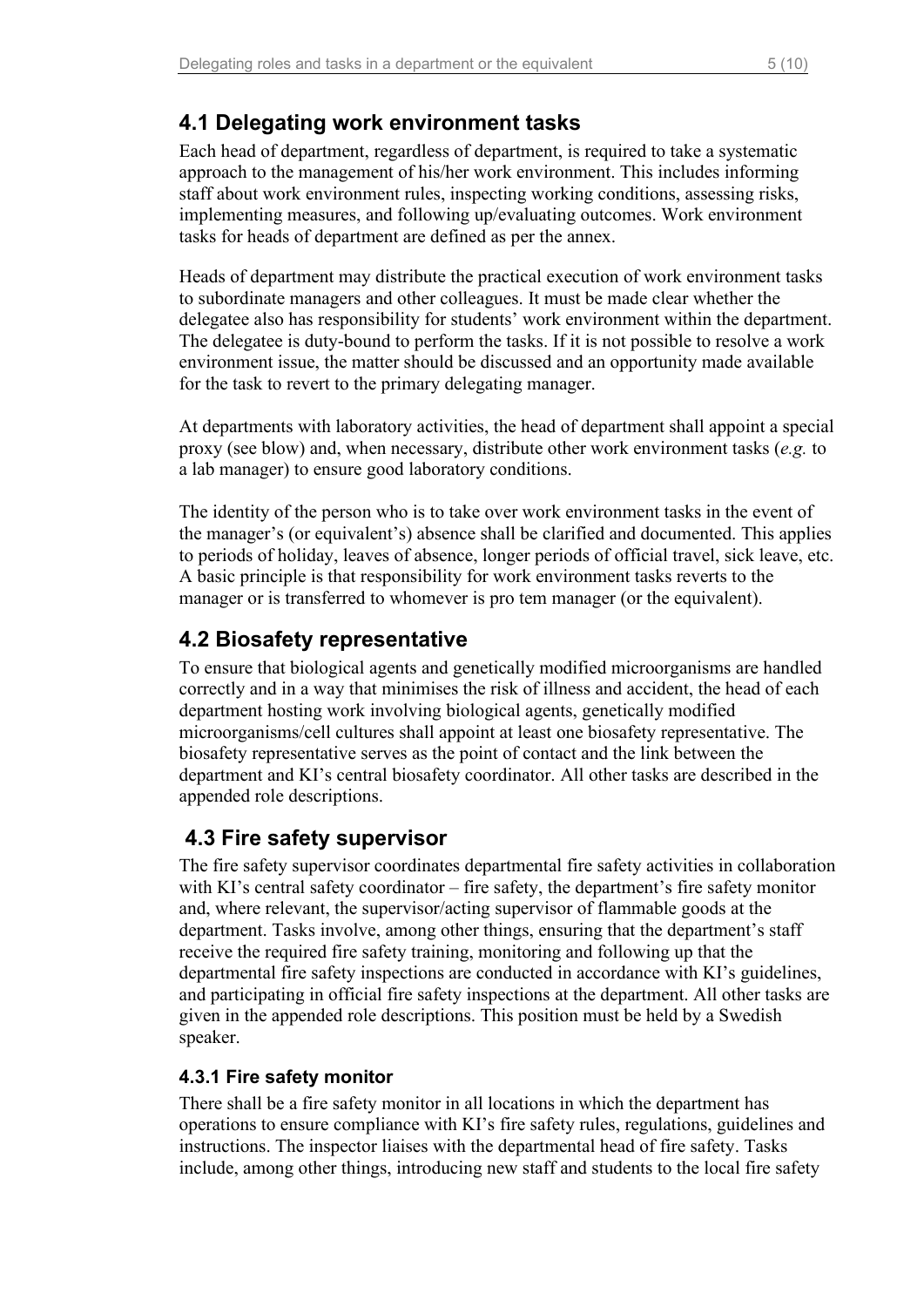procedures and conducting fire safety inspections in accordance with KI's guidelines. All other tasks are described in the appended role descriptions.

### <span id="page-8-0"></span>**4.4 Supervisor/acting supervisor for flammable goods**

The supervisor of flammable goods or his/her deputy (acting supervisor) has a legal responsibility for ensuring that the department's flammable goods are handled with due diligence in accordance with all applicable laws and regulations and in compliance with the relevant steering documents at KI. The supervisor of flammable good liaises with KI's central coordinator for flammable goods and the departmental flammable goods monitor. The supervisor of flammable goods is responsible, among other things, for ensuring that procedures are in place for the safe handling of flammable and explosive goods, that staff and students receive required information and training, that deficiencies in the handling of flammable goods are reported to the head of the department and remedied, and for participating in official inspections and risk investigations. All other tasks are described in the appended role descriptions. The supervisor of flammable goods and the acting supervisor must have attended KI's introductory course for supervisors of flammable goods and shall retake the course at least every five years. This position must be held by a Swedish speaker.

#### <span id="page-8-1"></span>**4.4.1 Flammable goods monitor**

There shall be a monitor of flammable goods in all locations in which the department has operations to ensure compliance with KI's steering documents for flammable goods. The inspector liaises with the departmental monitor of flammable goods. Tasks include, among other things, introducing new staff and students to the local handling and storage procedures and ensuring that flammable goods are handled and stored correctly and safely. Deficiencies shall be reported to the department's supervisor of flammable goods. All other tasks are described in the appended role descriptions.

#### <span id="page-8-2"></span>**4.5 Information security representative**

The role of departmental information security representative includes liaising with KI's central information security coordinator and supporting the department's staff in its data security work. The representative is appointed by the head of department. Tasks include, among other things, protecting data confidentiality, accuracy and accessibility in all forms: oral, digital and printed. All other tasks are described in the appended role descriptions.

#### <span id="page-8-3"></span>**4.6 Chemicals representative**

The chemicals representative is the contact person between the department and KI's central chemical safety coordinator. Tasks include the local administration of the chemicals database (KLARA or the equivalent). The representative is appointed by the head of department. All other tasks are described in the appended role descriptions.

#### <span id="page-8-4"></span>**4.6.1 Chemicals inventory-taker**

Research groups/units that handle chemical products shall have at least one chemicals inventory-taker tasked with maintaining the group's/unit's chemicals register and liaising with the department's chemicals representative and his/her/their own group/unit. The chemicals inventory-taker is appointed by the research group leader/unit manager. All other tasks are described in the appended role descriptions.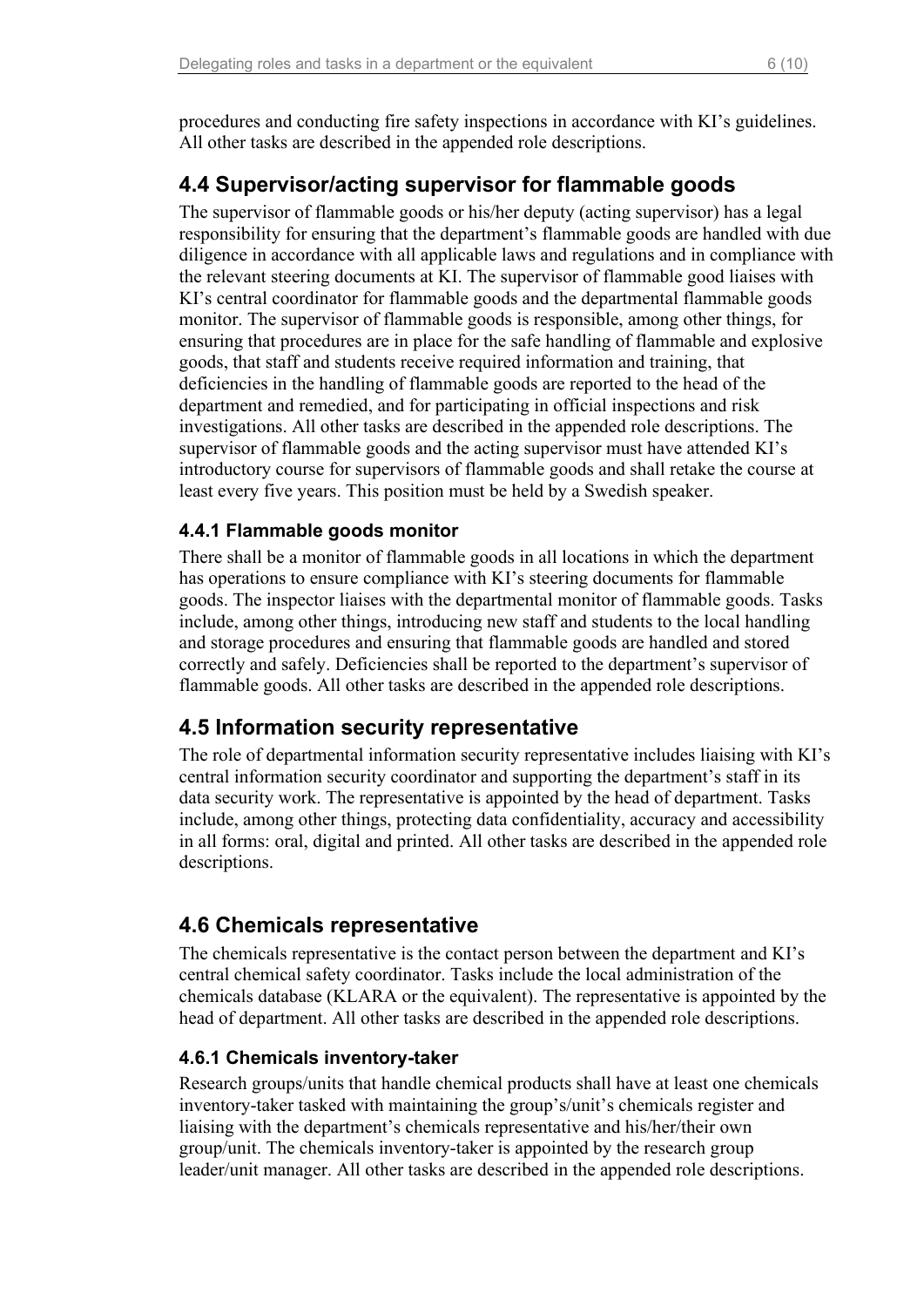### <span id="page-9-0"></span>**4.7 Environment and sustainability representative**

The role of the environment and sustainability representative includes coordinating and driving the department's work with issues related to the environment and sustainable development and liaising with the department and KI's central environment coordinator<sup>[2](#page-9-7)</sup>. The representative is appointed by the head of department. All other tasks are described in the appended role descriptions.

### <span id="page-9-1"></span>**4.8 Radiation safety representative**

Every department that works with ionising radiation shall have a radiation protection representative. Tasks include, among others, establishing and communicating local workplace rules and instructions, updating workplace rules and local procedures, compiling annual lists of purchases and quantities used, taking part in the drafting of educational plans, handling personal dosimeters and reports, and liaising between the department and the radiation protection expert. The representative is appointed by the head of department. All other tasks are described in the appended role descriptions.

#### <span id="page-9-2"></span>**4.8.1 Radiation safety assistant**

Every laboratory that uses radioactive matter shall have an assistant radiation protection representative tasked with such matters as handling access to premises, managing laboratory logbooks and reporting departures from laboratory procedures, among others. The assistant radiation protection representative is appointed by the research group leader or other head of operations. All other tasks are described in the appended role descriptions.

# <span id="page-9-3"></span>**4.9 Animal facility representative or other regulated role**

The responsibilities assigned to this role as defined by law or ordinance are briefly described in separate steering documents; any additional areas of responsibility within specific departments are also described therein, as necessary.

# <span id="page-9-4"></span>**4.10 Export control representative**

The responsibility includes ensuring compliance with applicable legislation regarding export control, in accordance with the "Guidelines for export control of dual-use items", for departments with activities affected by export control regulations.

# <span id="page-9-5"></span>**5. Delegating core activity tasks**

*Core activities comprise research as well as first, second and third-cycle education. For further guidance on organisational elements and role descriptions, see Rules and Guidelines A-Z on the staff portal. A generic template is used for each of the following delegatees.*

# <span id="page-9-6"></span>**5.1 Education committee**

A department's education committee has overall responsibility for the implementation and coordination of its first and second-cycle educational activities. Information on responsibilities and decisions within the purview of courses and programmes can be

<span id="page-9-7"></span><sup>2</sup> ISO certificated operational units also often have a separate local environmental coordinator.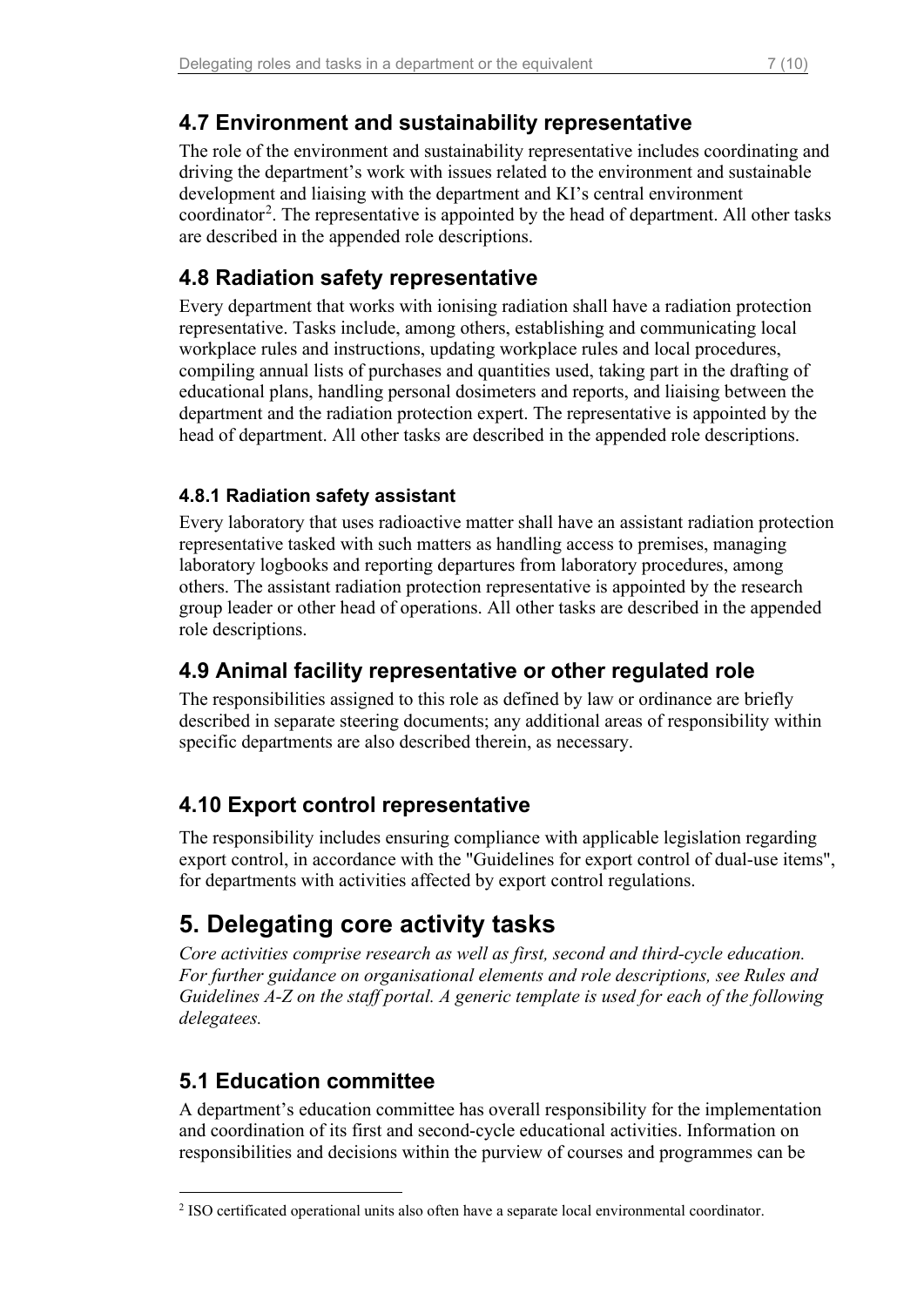found in the current steering documents on course and programme responsibility for first and second-cycle education.

The following decisions shall be delegated to the education committee:

- The establishment and revision of syllabi for programme courses for which the department has programme responsibility; freestanding courses; executive and professional education; and elective courses within programmes. Decisions on the establishment of syllabi may not be delegated from the board. Decisions on syllabi revisions can be delegated within the board's own organisation although not to a course-coordinating teacher or examiner.
- Proposals of syllabi for programme courses for which another department or the Committee for Higher Education (KU) has programme responsibility. Decisions may not be delegated from the board.
- Departmental regulations, guidelines and instructions for first and second-cycle education, which must align with centrally decided steering documents.

The following decisions shall be delegated to the education committee at departments with programme responsibility:

- **Proposals for programme syllabi. May not be delegated from the board.**
- General and specific programme regulations, guidelines and instructions that are not provided in centrally decided steering documents. May not be delegated from the board.
- Excess intake onto programmes after consultation with the Central Administration's education support office.
- Distribution of the resources allocated by KU to each programme.

# <span id="page-10-0"></span>**5.2 Doctoral committee**

Each department shall have a doctoral education committee. The board's principal task is to judge scientific projects during the establishment of doctoral positions, but it may also have additional responsibilities. The role of the board is described in the current steering documents for doctoral education at KI*.*

# <span id="page-10-1"></span>**5.3 Departmental director of education (GUA)**

The GUA is delegated by the head of department to have overall responsibility and decision-making authority for matters related to first and second-cycle education. The GUA chairs the department's education committee and is therefore responsible for the quality of the department's educational activities and their connection to research. The position is described in the current steering documents on course and programme responsibility for first and second-cycle education.

# <span id="page-10-2"></span>**5.4 Programme director (PD)**

The PD is appointed by the programme-coordinating organisation (department or KU) and has overall responsibility for day-to-day activities at first and second-cycle programme level, including for the quality and coordination of the constituent courses. The position is described in the current steering documents on course and programme responsibility for first and second-cycle education.

# <span id="page-10-3"></span>**5.5 Director of doctoral studies**

Each department appoints one or more directors of doctoral studies to serve as a support for doctoral students and supervisors and to help ensure that the department provides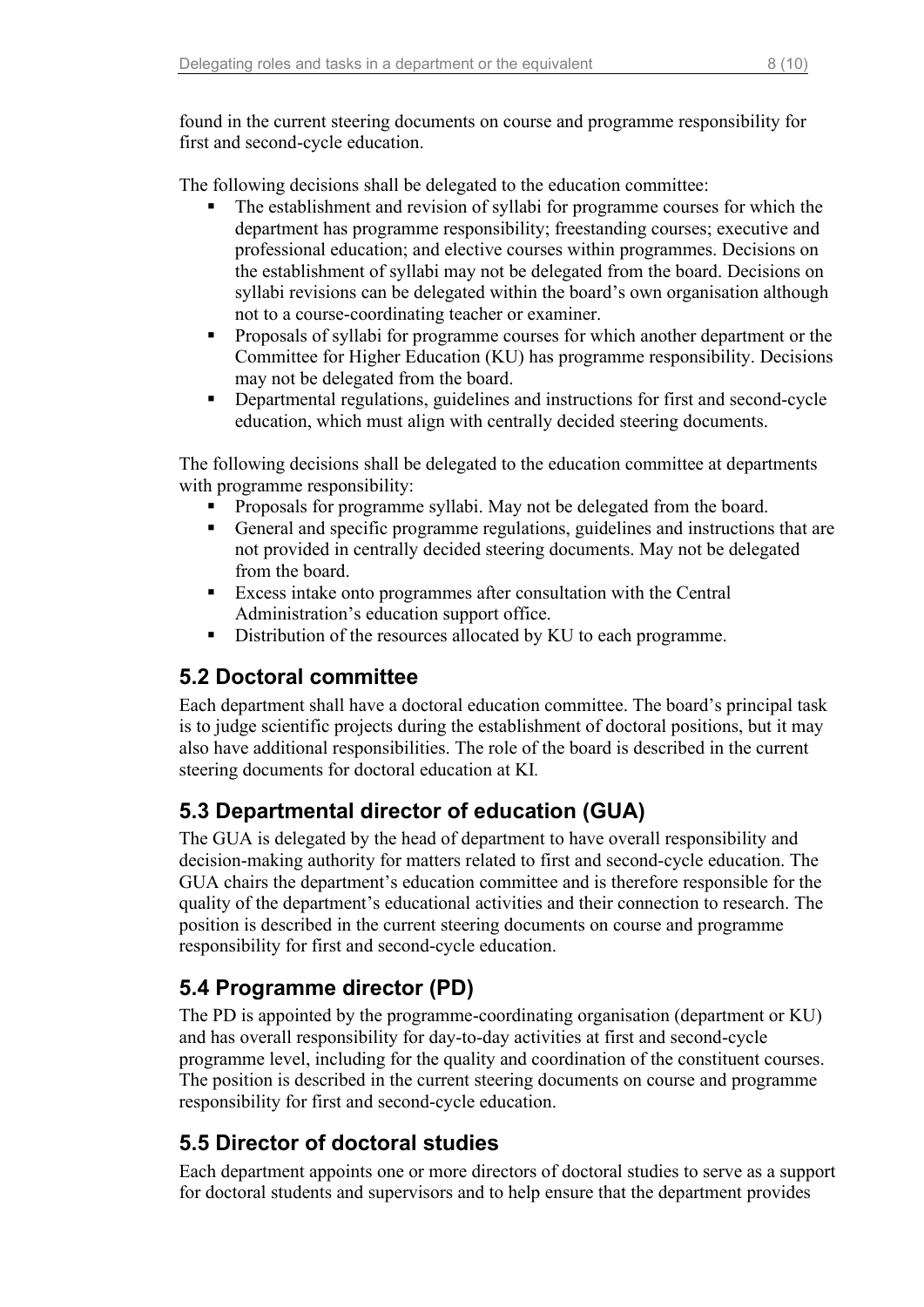high quality doctoral education and complies with the current doctoral education steering documents. The following decisions shall be delegated to the director of doctoral studies: the establishment of individual study plans for doctoral students and doctoral education credits. The position is described in the current steering documents for the director of doctoral studies*.*

### <span id="page-11-0"></span>**5.6 Course director**

A course director shall be appointed for each first and second-cycle course for which the department has responsibility. The position may be held by an examiner or other suitable teacher. The position is described in the current steering documents on course and programme responsibility for first and second-cycle education.

### <span id="page-11-1"></span>**5.7 Course examiner**

The Higher Education Ordinance defines an examiner as a teacher specifically appointed to grade courses. Examiners are appointed by the relevant head of department. The decision to appoint an examiner for first and second-cycle courses may only be delegated to the GUA. The decision to appoint an examiner for doctoral courses may be delegated to whomever the prefect(s) deem(s) appropriate. The examiner shall be appointed for a fixed term (*e.g.* one year). Decisions on the appointment of a new examiner supersede previous decisions. The role of examiner may not be delegated.

The position of examiner for first and second-cycle courses is described in the current steering documents on course and programme responsibility for first and second-cycle education*.*

The position of examiner for doctoral courses is described in the current steering documents for doctoral education.

### <span id="page-11-2"></span>**5.8 Research group leader or the equivalent**

Research group leaders are appointed by the head of department. The role of research group leader or the equivalent can entail overall responsibility and decision-making authority for the activities of the leader's own group. The head of department decides on the details of the role within the department, bearing in mind local needs and conditions. It must be possible to discontinue the role prematurely when the conditions required for group leadership no longer exist.

The role of research group leader is described in the current steering document<sup>[3](#page-11-4)</sup> for research group leaders.

# <span id="page-11-3"></span>**Annex list –Role descriptions with delegation form**

*The annexes are available as separate documents. See also referrals to documents and websites.*

Generic delegation form

- 4.1 Delegation (allocation) of work environment tasks
- 4.2 Biosafety representative
- 4.3 Fire safety supervisor
- 4.3.1 Fire safety monitor

<span id="page-11-4"></span><sup>&</sup>lt;sup>3</sup> Under preparation at the time of writing